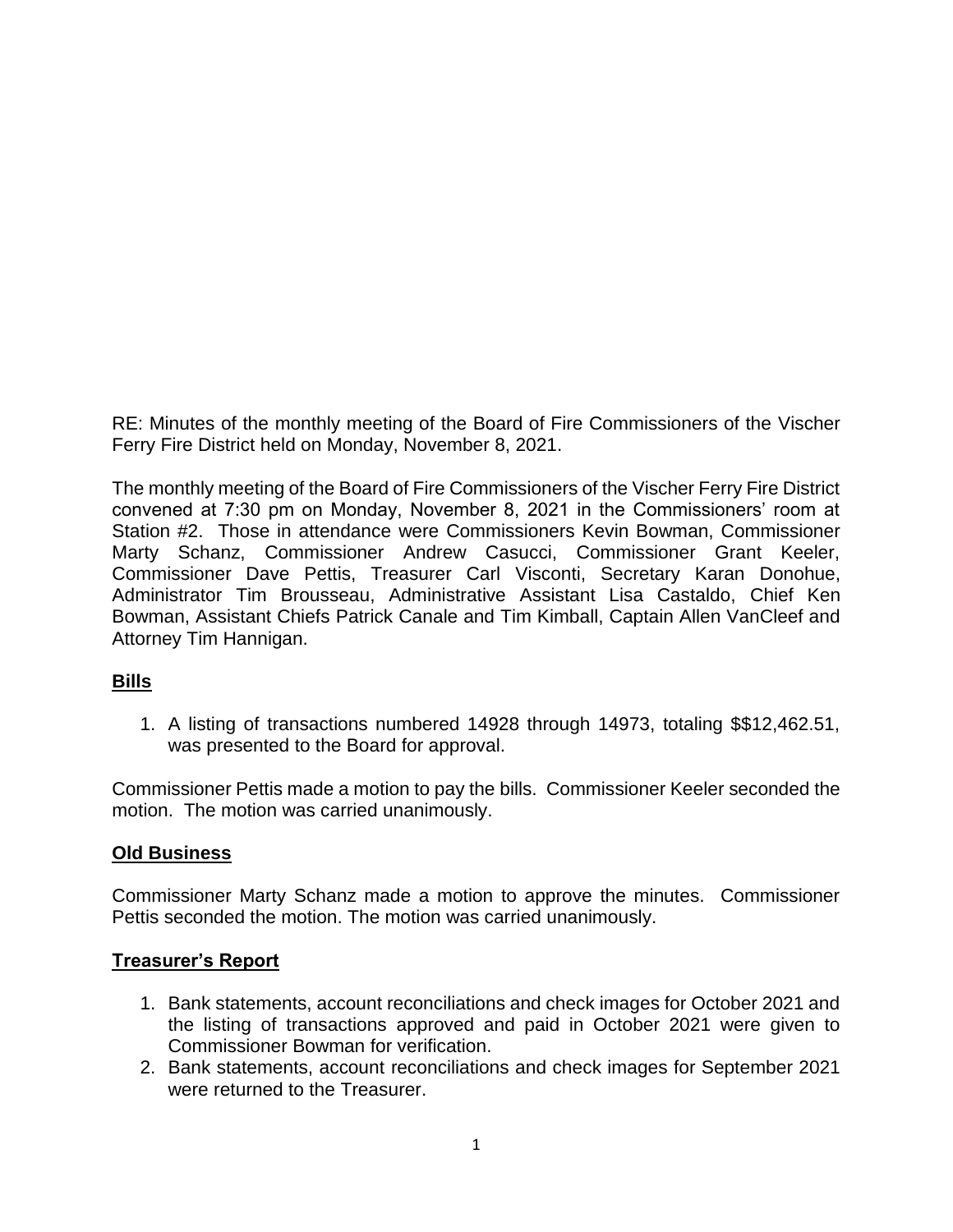Commissioner Casucci made a motion to accept the Treasurer's report. Commissioner Pettis seconded the motion. The motion was carried unanimously.

# **Chief's Report**

- 1. Commissioner Schanz made a motion to approve Zachary Halkowicz to membership in the Vischer Ferry Fire Company. Commissioner Pettis seconded the motion. The motion was carried unanimously. Ed Vargas resigned from the Company.
- 2. Commissioner Pettis approved the following:
	- A. Attend "ABCs of Company Operations" on November 16<sup>th</sup> at Clifton Park:
		- 1. Captain Andy Stadel
		- 2. Lt. Brittany Keleman
		- 3. Lt Dominque Scaringe
		- 4. Lt Trevor Bobrow
		- 5. FF Peter Kudwicz
		- 6.. FF Ron Bruzdzinski, Jr.
	- B. the use of the Colonie training towner on November  $17<sup>th</sup>$ , with West Crescent attending with us.

Commissioner Casucci seconded the motion. The motion was carried unanimously.

- 3. Commissioner Schanz made a motion to approve the following apparatus:
	- A. ETA-621 and ETA-625 to attend the Colonie training tower for a propane simulator drill on November 17<sup>th</sup>.
	- B. ETA-621 to participate in the Schenectady Christmas parade on December 11<sup>th</sup>.
	- C. Apparatus for Santa detail throughout the District on December 11<sup>th</sup>.
	- D. ETA-625 to attend a mutual aid drill on November 10<sup>th</sup> at Jonesville.

Commissioner Keeler seconded the motion. The motion was carried unanimously.

## **Administrator**

- 1. EM Tech will be fixing the heating and air conditioning so that they are not on at the same time.
- 2. Received a notice of expanded legal obligations under NYS prevailing wage laws. Commissioner Pettis made a motion to purchase the Labor Law posting updates for \$203.85, to begin in February 2022. Commissioner Schanz seconded the motion. The motion was carried unanimously.
- 3. We have a new fax number (518-280-2484). It is now up and running on the printer.
- 4. The physicals are booked for January 8, 2022.
- 5. The new phone system is now in service.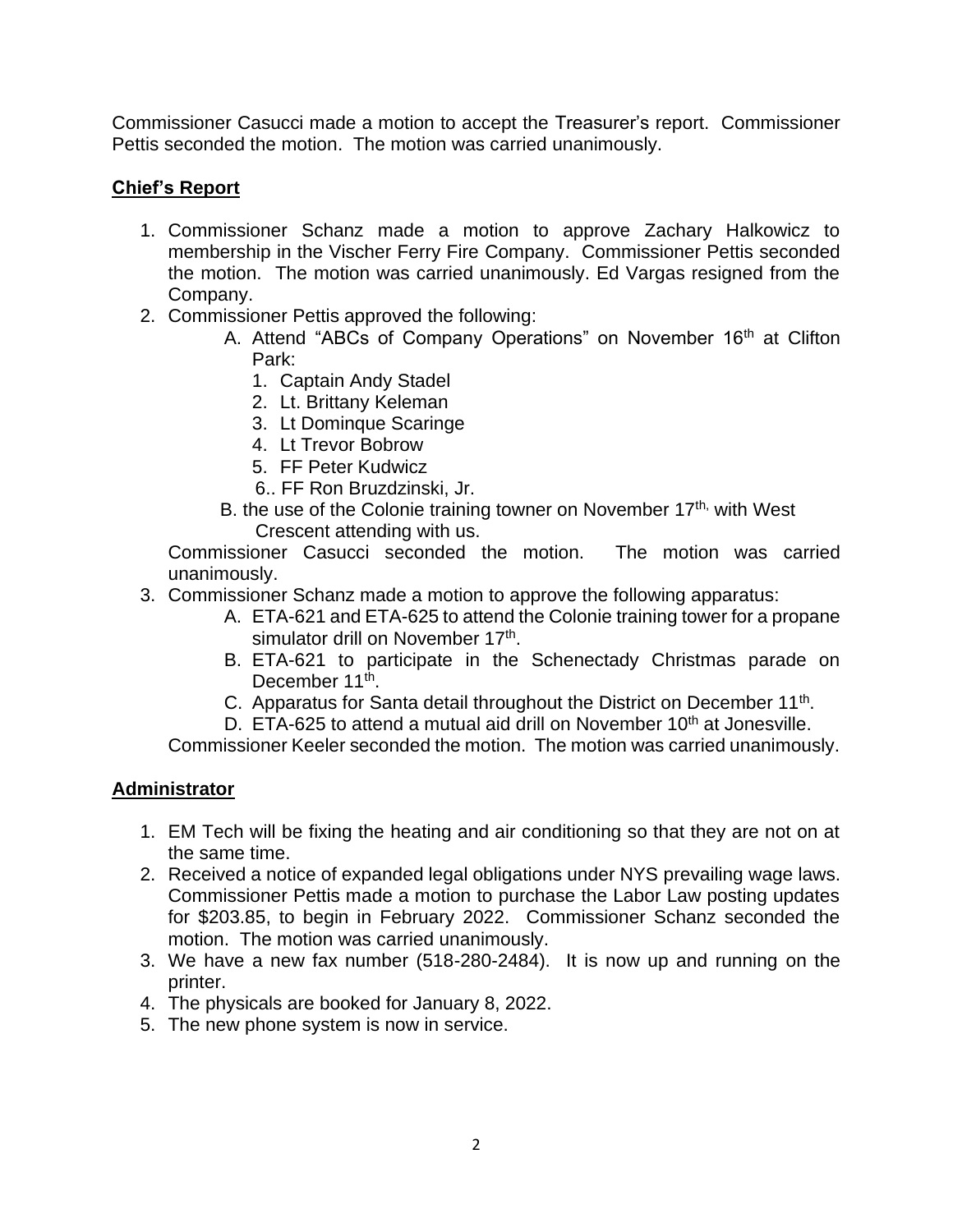## **Administrative Assistant**

1. As attached

Attorney Tim Hannigan discussed the following:

1. A resolution is needed to declare R-631 surplus. Commissioner Schanz moved and Commissioner Pettis seconded a resolution to declare R-631 surplus. The Secretary called the roll:

| Commissioner Bowman         | Yes |
|-----------------------------|-----|
| Commissioner Schanz         | Yes |
| <b>Commissioner Casucci</b> | Yes |
| Commissioner Keeler         | Yes |
| <b>Commissioner Pettis</b>  | Yes |
|                             |     |

The resolution was adopted

2. Bond for Station #3:

The money for Station #3 should be deposited in the new account for Station #3 next week. A total of \$4,250,000 was borrowed. All documents for this were signed by the Treasurer and Secretary.

### **New Business**

- 1. The Governor has signed new legislation for election compensation. Commissioner Schanz made a motion to change the compensation for election board members to \$70 each for the chairman, inspector and ballot clerk for any election from December 14, 2021 on. Commissioner Pettis seconded the motion. The motion was carried unanimously.
- 2. Ed Vargas has resigned from the Company and all District property has been returned.
- 3. Received the minutes of the October 6, 2021 meeting of the Vischer Ferry Fire Company.
- 4. Received a nominating petition for Commissioner for a 5-year term beginning January 1, 2022 from Andrew Casucci.
- 5. Received the letter of credit from TD Bank.
- 6. Received the following from UBS:
	- a. Client statement for October 2021
	- b. Confirmation updates
	- c. Transactions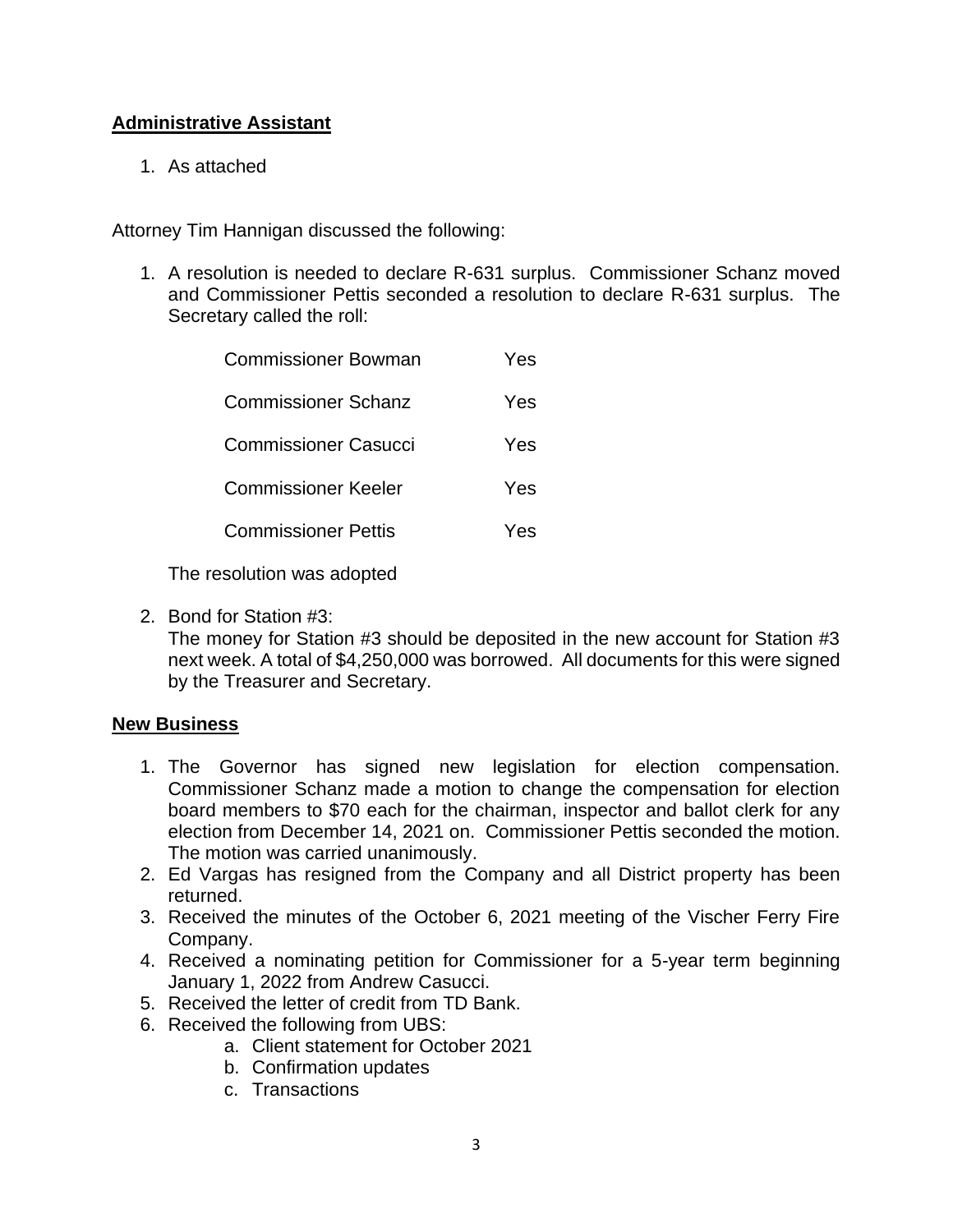- d. Trade confirmations
- 7. Cancer benefits Attorney Hannigan discussed the following:
	- a. A firefighter must have been a member from January 1, 2019 and 5 years since leaving the Company to be considered for coverage.
	- b. All members on the current roster are considered.
	- c. Self-insurance is ok for our district. There needs to be at east \$150,000 in the account and a contribution of at least \$33,000 per year.
	- d. Lung cancer is not covered. This is covered under VFBL.
	- e. If an insurance company is involved, the cost would be approximately \$137 per member per year.
	- f. Attorney Hannigan recommended yearly blood tests. Our Medical Director will be contacted.
	- g. We should have a comment for a medical leave option that a firefighter should contact the Chief or Board if they have a medical problem.
	- h. Light duty was discussed. The option of light duty shall include:
		- 1. Driver/pump operator
		- 2. Assist with water supply
		- 3. Exterior operations, no SCBA
		- 4. Accountability
		- 5. Safety Officer
		- 6. Any other fireground or administrative duty that may be ordered by the Chief which does not require the performance of firefighting with use of SCBA.
		- 7. This will be added to our current policy.
- 3. Stove the committee will send all correspondence to attorney Hannigan. He will contact the stove company.

### **Miscellaneous**

- 1. Testing for asbestos was done at Station #3. The results are not in yet.
- 2. The compressor at Station #2 was improperly installed. This was remedied and the compressor at Station #1 should be checked.
- 3. We need to have a list for the electrician.
- 4. The ice/water rescue trailer should be here by early December.
- 5. R-631 will be stripped on Wednesday.
- 6. Receipts will be required for the trip to Ohio this weekend. We need to obtain an invoice from Fire & Marine. Commissioner Schanz moved and Commissioner Pettis seconded a resolution to withdraw up to \$75,000 from the Apparatus and Equipment Fund for to pay Fire and Marine. This is subject to a permissive referendum. The Secretary called the roll:

| <b>Commissioner Bowman</b>  | yes |  |
|-----------------------------|-----|--|
| <b>Commissioner Schanz</b>  | yes |  |
| <b>Commissioner Casucci</b> | yes |  |